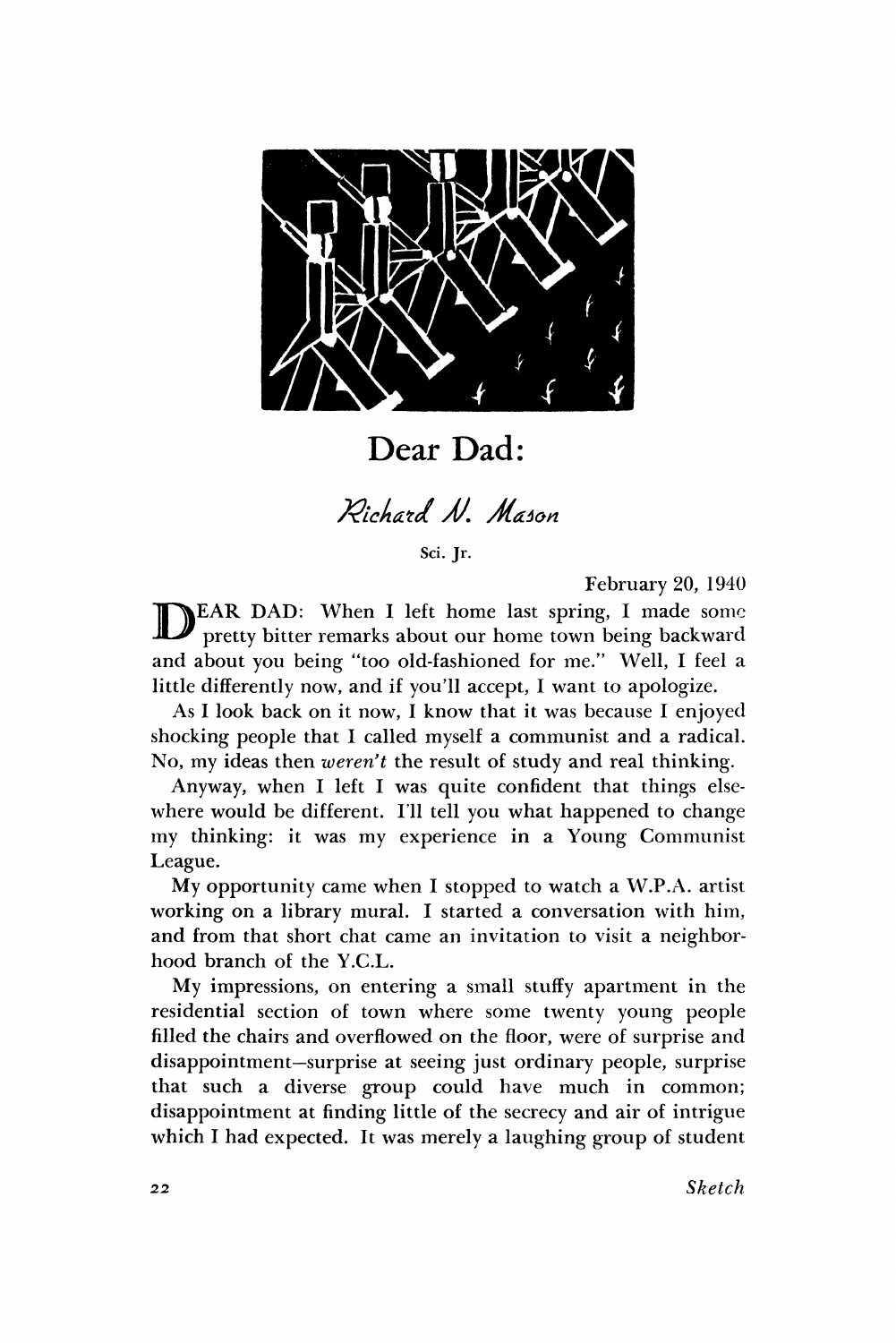cranks, mild socialists, house maids, and store clerks. The leaders of the group were Communist Party members but, except for two Spanish civil war veterans, they were the only ones affiliated.

A FTER several meetings it was plain that each new program was only repetition of those previous. We would discuss recent books of political nature, discuss racial discrimination, plan membership drives, elect committees to attend city forums to heckle. Groups were organized to put on propaganda plays, but none were actually produced.

Many well intentioned ideas were suggested, but everyone fizzled. Perhaps the leaders were too ambitious; then again, the most devout persons in the group during meetings were usually the laziest when it came to actual work. Most, however, were honest people seeking a better world, but they lacked definite leadership.

I must be fair: never in any of the meetings was there any implication of treason. The C.P. members were intelligent; they realized that any such suggestion would have been entirely out of place and would have decimated membership.

I paid dues of ten cents a month. The money was pooled to be spent on the group's occasional social affairs, which turned out to be dull.

Although our leaders disavowed the League's slightest connection with the Communist Party, its state secretary was about frequently, and books of lurid Russian propaganda were almost forced into our hands. The Y.C.L. was directly controlled by Earl Browder from New York.

To the public the Y.C.L. claimed to be merely a club sponsoring free speech and thought and providing a method for passing leisure time. To a thinking young person of no financial means it appeared to be an opportunity to find companionship and intellectual entertainment. But the core of the apple differed from its bright skin.

TDERHAPS the leader was a bit tactless in his zeal, or perhaps I was a bit slow to accept *his* and the *official views* of the Y.C.L., but I was angered to the extent of being suspicious. By this new watchfulness I gained knowledge and facts I had been overlooking.

*March, 1940 23*